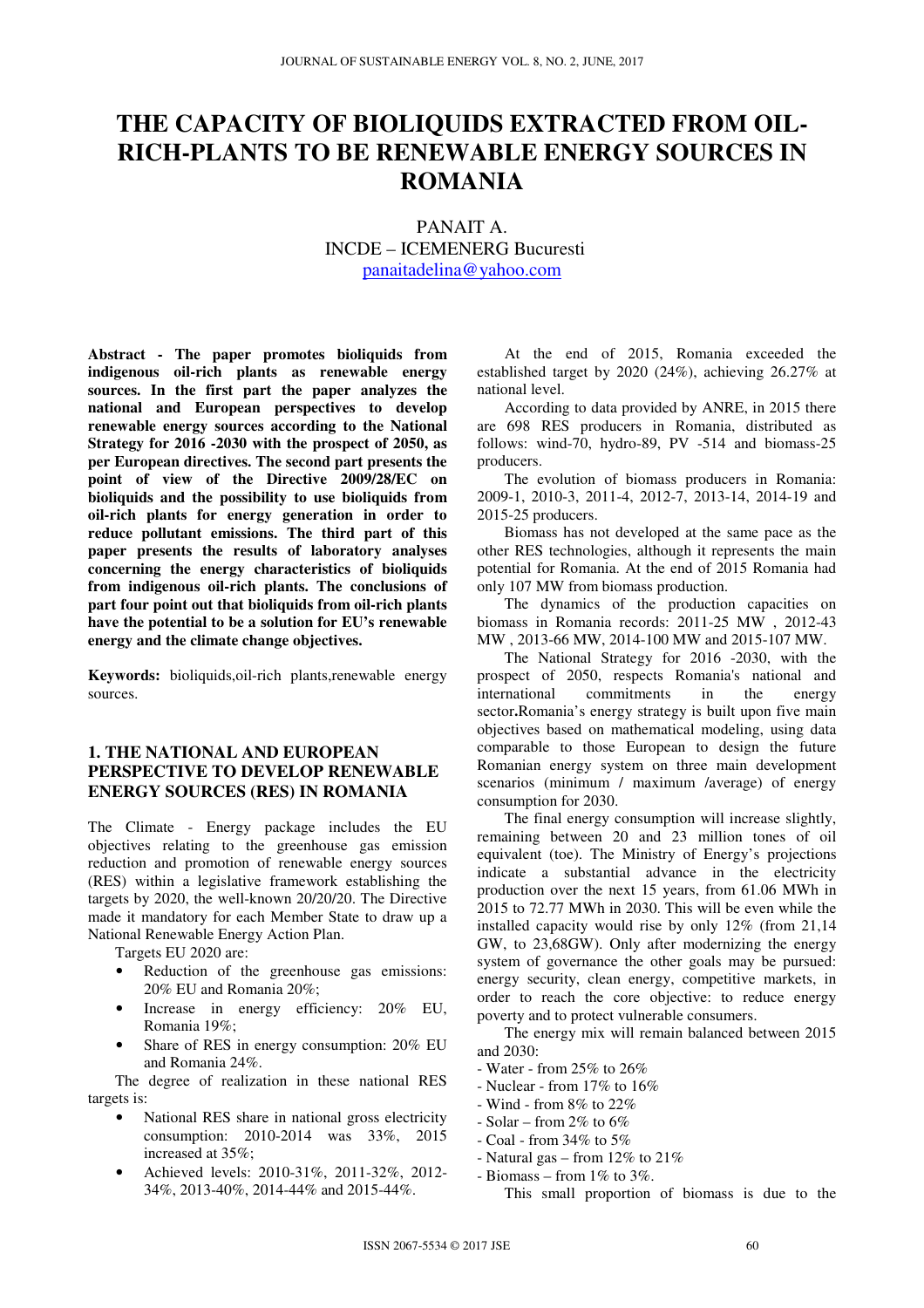investment costs and fuel costs, higher than other RES technologies; for biomass is difficult to compete with other RES producers and this difficulty can be eliminated by a support scheme.

 The preliminary findings of the quantitative modeling shows that the share of RES could even decline in 2030 compared to 2015, in the absence of a new support scheme.

 In the most optimistic scenario, the share of renewables in the electricity mix could exceed 80%, by 2050.

 At present, the total annual production of energy from renewable sources is about 6550 ktoe and the unused technical potential is approximately 8000 ktoe with the following shares: biomass and biogas  $-47\%$ , solar energy – 19%, wind energy – 19%, hydro – 14%, geothermal – 2%.

 The more and more serious commitments to attain the targets set for the greenhouse gas emissions reduction at the European and international level through increasingly strict decarbonization policies have set substantial constraints on the energy mix components and on producing and consuming energy technologies.<br>The Energy Strategy offers a sustainable

The Energy Strategy development vision of the country including Romania's evolution towards the role of regional hub forproduction*,*  storage and tradingof energy*;*diversification of energy sources and services; development of energy infrastructure at the same time with the introduction of innovative technologies.

From the economic point of view the local renewable energy sources combined with the encouragement of the local industry may lead to the valorization of the agricultural biomass resources even in the case of rather modest support schemes. In order to achieve this, policies encouraging local producers and local capital are required.

 The European Union is the world leader in renewable energy sources (RES). Through the Directive 2009/28/EC, EU adopted the most advanced sustainability scheme, with sustainability criteria for bioliquids and biofuels.

 The Directive stipulates that energy from biofuels and bioliquids should reduce greenhouse gas emissions by at least 35% and that the share of renewables should increase to 50% from January 1, 2017.

 In Romania the provisions of Directive 2009/28/EC have been translated into the Law 139/2010 and HG 935/2011 establishing the system for the promotion of renewable energy sources.

 At present the EC is working on a complete redefinition of its energy policies, re-establishing the priorities in the energy sector. Thus, biomass and biogas get on the first place from the perspective of renewable energy sources (RES) development.

 Romania, as an EU MS, needs to fulfill its commitments at the EU level and ensure the sustainable development of agriculture. Establishing the optimal production ratio between agricultural and energy plants and the food and energy quotas are solutions based on social, economic and environment sustainability principle.

In Romania, valorization of RES potential aims at increasing security of energy supply by diversifying the sources and diminishing the share of imports of traditional resources leading to the sustainable development of the energy sector and environmental protection.

Romania has set a national target for 2020 of 24% of renewable energy in the gross final consumption of electricity, target that has been already achieved, but which must be conserved until the year of reference.

The best solution to balance the preservation of the renewable energy industry and this target is the adoption, on 30-th March 2017, of OUG 24/2017 for the amending and supplementing Law 220/2008.

The main amendments are:

- removing the validity period of only 12 months for the green certificates. Basically, these will be valid for the entire period of operation of the support scheme, respectively until 2032.In this way, there will be avoided the situations met in recent years, in which a large number of green certificates could not have been exploited by the producers;
- the mandatory purchase quota for the electricity suppliers will be replaced with a new mechanism, i.e. the static green certificates amount, which will be reviewed every two years by ANRE,for creating a balance between consumers and producers;
- creation of anonymous platforms for trading renewable energy sources and green certificates on centralized trading electricity markets so that both large and small producers and suppliers be able tofind their place within the market;
- the green certificates will gain value when traded and not at the moment of issue as before, which will remove some of the pressure on the cash flows of the operators in the field. The renewable energy producers will pay the profit tax only at the time of the green certificates trading, and not when they register them in their accounts, as per the old legislation.This impediment led to insolvency and bankruptcy cases among the renewable energy producers.

# **2.THE POSSIBILITY OF USING BIOLIQUIDS AS RENEWABLE ENERGY SOURCES**

Crude vegetable oils are considered bioliquids, under the Directive 2009/28/EC of the European Parliament and of the Council of 23 April 2009 on the promotion of the use of energy from renewable sources. According to Article 2, the following definitions also apply:

-'biomass' means the biodegradable fraction of products, waste and residues from biological origin from agriculture (including vegetal and animal substances), forestry and related industries including fisheries and aquaculture, as well as the biodegradable fraction of industrial and municipal waste;

-'bioliquids' means liquid fuel for energy purposes other than for transport, including electricity and heating and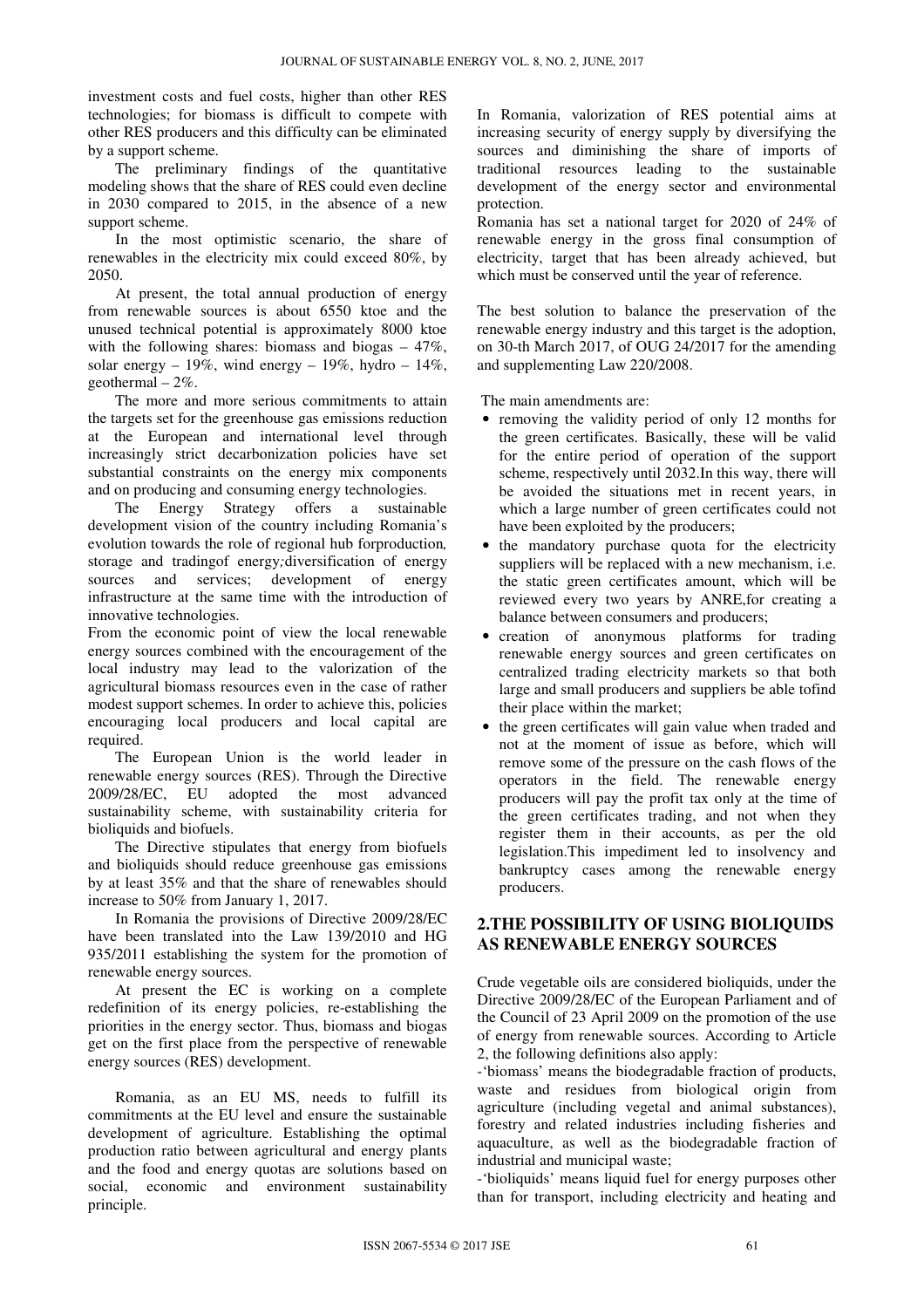cooling, produced from biomass;

-'biofuels' means liquid or gaseous fuel for transport produced from biomass.

 Bioliquids from oil-rich plants can be used for clean alternative energy generation. As vegetal biomass from agriculture, oil-rich plants produce oilseeds whose oil content ranges from 20 to 60 %. In order to utilize oil rich plants for energy generation, we are interested in crude vegetable oils obtained through pressing without any chemical modifications, unrefined and unesterified. ns liquid or gaseous fuel for transport<br>biomass.<br>from oil-rich plants can be used for clean<br>gy generation. As vegetal biomass from<br>rich plants produce oilseeds whose oil<br>from 20 to 60 %. In order to utilize oil-

 In Romania biomass has got the greatest potential among the renewable energy sources (65%), according to the data in Figure 1 followed by: 17% wind energy, 12% solar energy, 4% micro hydropower and 2% geothermal energy.



**Fig. 1 - The Rewenable Energy Sources in Romania**

 The energy potential of biomass in our country has been evaluated at about 7, 594, 000 toe/year, representing about 19% of the total primary resource consumption.

 At present, the installed biomass capacity in Romania totals 107 MW, much less than the wind farms (2,800 MW) and photovoltaic systems (1,500 MW), although indigenous biomass has a great potential.

 The latest data on the structure of the biomass potential are provided by the Ministry of Agriculture and Rural Development (MADR) and are presented in Figure 2. The national potential of biomass is made up of: 63.2% vegetal biomass, 15.5% forestry biomass, 7.7% biogas, 7.2% urban waste and 6.4% wood waste. This figure points out that vegetal biomass from agriculture has got the greatest share at the national level.



**Fig. 2 - The Romanian Resources Resources of Biomass** 

 Agriculture represents one of the main branches of Romania's economy contributing about 5 5-6% of the GDP in comparison with the other EU Member States where the average percentage is only of 1.7% of the GDP.

Traditionally, Romania is an important oil-rich plant producer, these plants being cultivated on increasingly greater areas each year.

The most representative indigenous oil-rich crops are: sunflower, rape and soybean.

 The indigenous oil-rich plants have the following net advantages:

- They can be used in more than one way (food, energy and transport) rich plants have the following net<br>sed in more than one way (food,<br>sport)<br>se national security and<br>energy and food)<br>ensive cultivation<br>rization prospects.<br>versification of renewable energy
- They increase national security and independence (energy and food)
- Potential of intensive cultivation
- Profitable valorization prospects.

Besides ensuring diversification of renewable energy sources, bioliquids from indigenous oil-rich plants are a key sustainable future element contributing to the security of energy supply and energy independence of the country.

 The oil-rich indigenous plant species that have the greatest RES potential have been identified and selected. They include sunflower, rape, and soybean. Due to the predominantly decentralized nature of the selected indigenous plants the bioliquid supply is less vulnerable in comparison with the supply of hydrocarbons for the energy system. The oil-rich indigenous plant species that have the est RES potential have been identified and selected.<br>
include sunflower, rape, and soybean. Due to the ominantly decentralized nature of the selected<br>
enous plants the bi

The advantages of utilizing indigenous oil-rich plants to produce bioliquids for energy purposes are the following:

- They have a great regeneration potential and are environmentally friendly
- Grow quickly and the costs of their cultivation are low
- Have high yield potential (t/ha)
- Can be also cultivated on plots of land that are not utilized, redeveloped/rehabilitated
- The works are entirely mechanized
- The existing infrastructure is used for the cultivation, extraction, and transport and energy production
- They may yield considerable profit.

## **3THE ENERGY CHARACTERISTICS OF THE BIOLIQUIDS RESULTING FROM LABORATORY ANALYSES**

 The chemical and energy characteristics of bioliquids from oil-rich plants were determined in the INCDE-ICEMENERG's accredited Laboratory.

 Crude vegetable oils are chemically unchanged bioliquids from oil-rich plants were determined in the<br>INCDE-ICEMENERG's accredited Laboratory.<br>Crude vegetable oils are chemically unchanged<br>(unrefined, unesterified), but filtered (mechanically); they can be obtained from the seeds of oil-rich plants through the cold- pressing process. Three types of bioliquids with potentially stable energy utilization were tested in laboratory in order to determine their characteristics: sunflower, rape and soy oils.

 The chemical composition and specific features of these vegetable oils give their energy potential; they have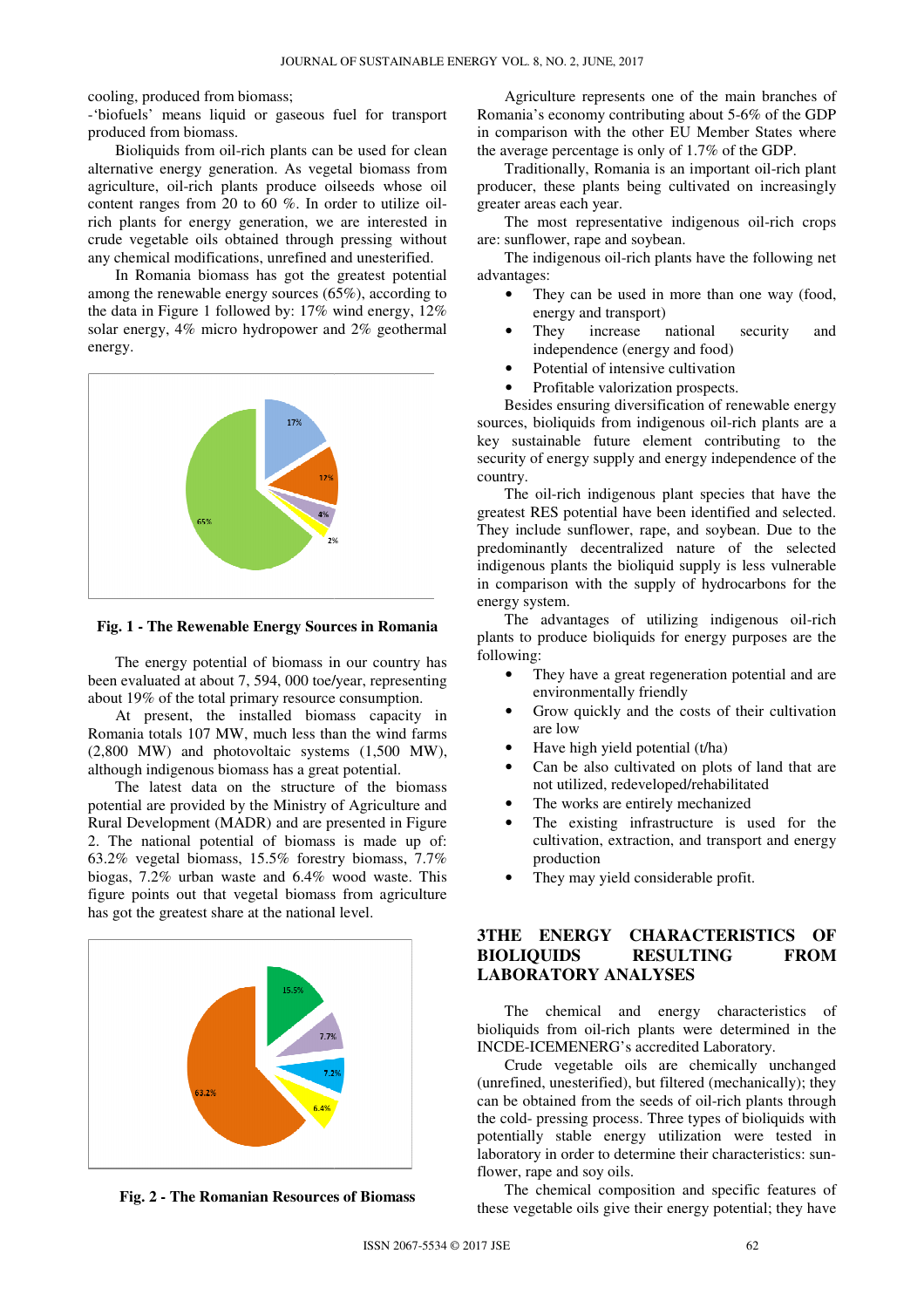properties similar to fossil fuels in liquid form. Their properties have a great influence on their burning in the boiler, wear of metal parts, transport, storage and handling. boiler, wear of metal parts, transport, storage and handling.<br>The chemical composition and main characteristics

of bioliquidsextracted from oil-rich plants have been determined by means of the following chemical lab tests: elemental analysis and technical analysis. The elemental analysis has indicated the content of C, H, N, O, S in these oils. The technical analysis indicates the presence of water and ash in them. The following have also been determined: density, viscosity, surface tension, autoignition temperature, coke index, calorific value, etc. Crude oils from oil-rich plants have properties similar to those of the fossil fuels in liquid form.

 The results show that, in comparison with traditional liquid fuel, bioliquids from oil-rich plants (except soy) are in general characterized by higher viscosity, as in figure 3:



**Fig. 3 - Relative Viscosity at 50<sup>0</sup>C of Bioliquids versus Liquid Fossil Fuel**

 In INCDE-ICEMENERG's laboratory there has been determined that the calorific values of bioliquids from oil-rich plants are close to those of traditional fuels in liquid form (figure 4).



#### **Fig. 4 - Low Calorific Power of Bioliquids and Liquid Fossil Fuel**

bioliquids extracted from oil-rich plants, in comparison with the liquid fossil fuels (figure 5). A higher ignition point is favorable for safer transport and handling.



#### **Fig. 5 - Ignition Temperature of Bioliquids versus Liquid Fossil Fuel**

 The surface tension (figure 6) is an important characteristic, necessary to take in consideration, in order to have a good atomization and to appreciate the influence over burners.



#### **Fig. 6 – Surface Tension of Bioliquids and Liquid Fossil Fuel**

 The results show that, in comparison with fossil fuels, the three kinds of bioliquids from oil-rich plants have no major differences of density and other characteristics.

 A remarkable property of these bioliquids is its low Nitrogen and Sulfur content, that drastically reduces NOx and SOx emissions.

 Others properties refer to the content of water, phosphorous and ash, carbon residue, contamination, oxidation. A high contamination can block filters and atomization systems that impose filtering measures. A water- vegetable oil emulsion, despite a difficult stability, can be favorable for burning. operty of these bioliquids is its low<br>content, that drastically reduces NOx<br>ss refer to the content of water,<br>th, carbon residue, contamination,<br>ontamination can block filters and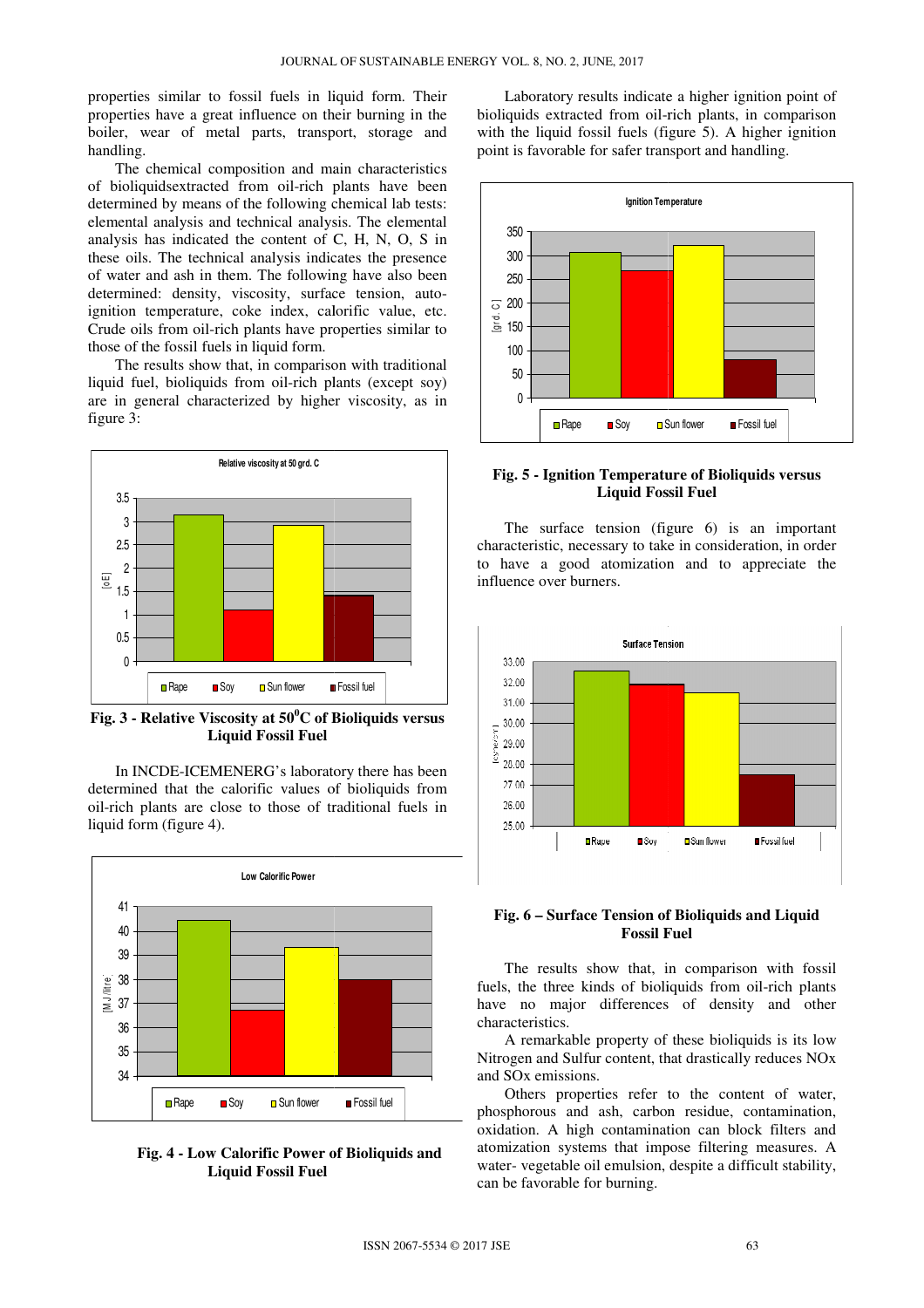In comparison with traditional liquid fuel, bioliquids from oil-rich plants have a lower water content, phosphorous, ash and carbon residue, which are favorable in order to reduce pollutant emissions.

This chemical composition of bioliquids extracted from oil-rich plants gives their energy potential; they have similar properties as the liquid fossil fuels. This conclusion is supported by experimental investigations in INCDE-ICEMENERG's laboratory.

### **4. CONCLUSIONS**

 Bioliquids extracted from oil-rich plants can be used for heating, in cogeneration and other applications, substituting traditional fuel. They are promoted by the EU Directives as renewable energy sources (RES).

 The paper focuses upon the possibility to use bioliquids for stationary applications, both industrial and household. Generation of electricity and heat from crude vegetable oil through combustion enlarges their field of application adding to transport as until now.

 The feasibility of bioliquids utilization is based on the Romanian agricultural potential that could sustain an industrial bioliquids' production.

 The first investigations and experiments concerning energy properties of some bioliquids from indigenous oil-rich plants have demonstrated the possibility of their utilization for heating systems and electricity generation.

 The most important oil-rich plants in our country that have also got a great agricultural potential are: sunflower, rape and soy. The evolution of the agriculture crops with oil-rich plants in Romania is increasing. The climate of our country and soil quality is favorable to obtain higher crops. Thus, the use of oil-rich plants in energy purposes can develop especially by extending suitable crops and reserving 10-12% lands of our country allowing a production of oil-rich plants (including food, transport and energy purposes).

 For assessing the actual potential of the oil-rich plants in Romania an analysis from the European and international perspective, pointing out the important positions our country holds at the world economy level as concerns the oil-rich plants and vegetable oils, is required.

At the international level Romania is the  $15<sup>th</sup>$  largest producer of sunflower oil, the  $27<sup>th</sup>$  producer of rapeseed oil and the  $68<sup>th</sup>$  producer of soybean oil.

 As regards the potential of oilseed production, Romania holds top positions in the EU relating to sunflower seed  $(1^{st}$  place), rapeseed  $(2^{nd}$  place) and soybean  $(6<sup>th</sup>$  place).

 The production of oils from oil-seed plants for use as bioliquids is theoretically limited only by the agricultural capacity of a given economy. Romania is the net exporter of oilseeds, occupying the  $8<sup>th</sup>$  place in the world after USA, Brazil, Canada, Argentina, Paraguay, France and Ukraine. At the EU level, Romania is the second great exporter of oilseeds.

 Concerning our country's potential to export oilseeds:

• relating to sunflower, Romania exports amount to 18.8 % of the global sunflower exports;

together with Bulgaria and France it ensures about 50 % of the world's export offer.

- relating to rapeseeds, Romania holds the  $7<sup>th</sup>$ place in the world's top exporters; the share of the first three great exporters in the world is of 60 % of total world exports, Romania's share being of 3.6 %.
- as concerns the global soybean exports, the share of the first two top exporters (USA, Brazil) is of 75 % of the soybean exports; Romania holds a more modest place with a share of only 0.08 %.

 Considering the exports structure, Romania is the greatest world exporter of sunflower seeds. The share of sunflower surpasses 60 % of the total exports value of oilseeds, rapeseeds and soybeans having 3.42 % and 3.4  $%$  shares, respectively. Romania is the  $7<sup>th</sup>$  great world rapeseed exporter, and the 13<sup>th</sup> great soybean exporter, and, at the level of the EU it is among the first 5 countries considering the value of the rapeseeds and soybean exports.

 Traditionally, Romania is an important oil-rich plant producer, its indigenous oil-seed plants being cultivated on increasingly greater areas each year. Using Romanian most representative oil-reach crops (sunflower, rape and soybean), without the need for exotic and environmentally damaging oil crop imports,we have the advantages to develop our agriculture and energy industry, to increase national security and independenceconcerning energy and food.

The use of bioliquids for energy generation is becoming increasingly important today as our supply of fossil fuels diminish by the second. Bioliquids are generally cheaper than conventional fossil fuels but supply almost as much energy. Unlike fossil fuels, bioliquids can be massproduced and will never run out as long as we continue to grow their constituent oil-rich plants. Most importantly, they help reduce the amount of pollutants and greenhouse gases commonly released by conventional fuels.

 The high potential of bioliquids from oil-rich plants to become RES is given both by the great agricultural potential of Romania, and the chemical characteristics of these bioliquids. Thus, it is necessary to take into consideration the laboratory analysis of INCDE-ICEMENERG, in order to appreciate the energy potential of bioliquids obtained from oil-rich plants.

 In comparison with the fossil liquid fuel, bioliquids are characterized by slightly higher viscosity, high ignition point, very low sulfur content, and a comparable heat value. These typical features ensure the ecological and economical performances of combustion, without major modifications of the burning installations in our existing power plants. Oil-rich plants, being agricultural biomass, are carbon- neutral, in the sense that the carbon released during combustion can be taken up by growing plants.

 Production and processing of bioliquids have low costs and low energy consumption. The good energy balance combined with a good  $CO<sub>2</sub>$  balance recommends bioliquids as an economical and ecological solution for energy generation. This is a way to develop a renewable energy source in order to ensure the energy supply